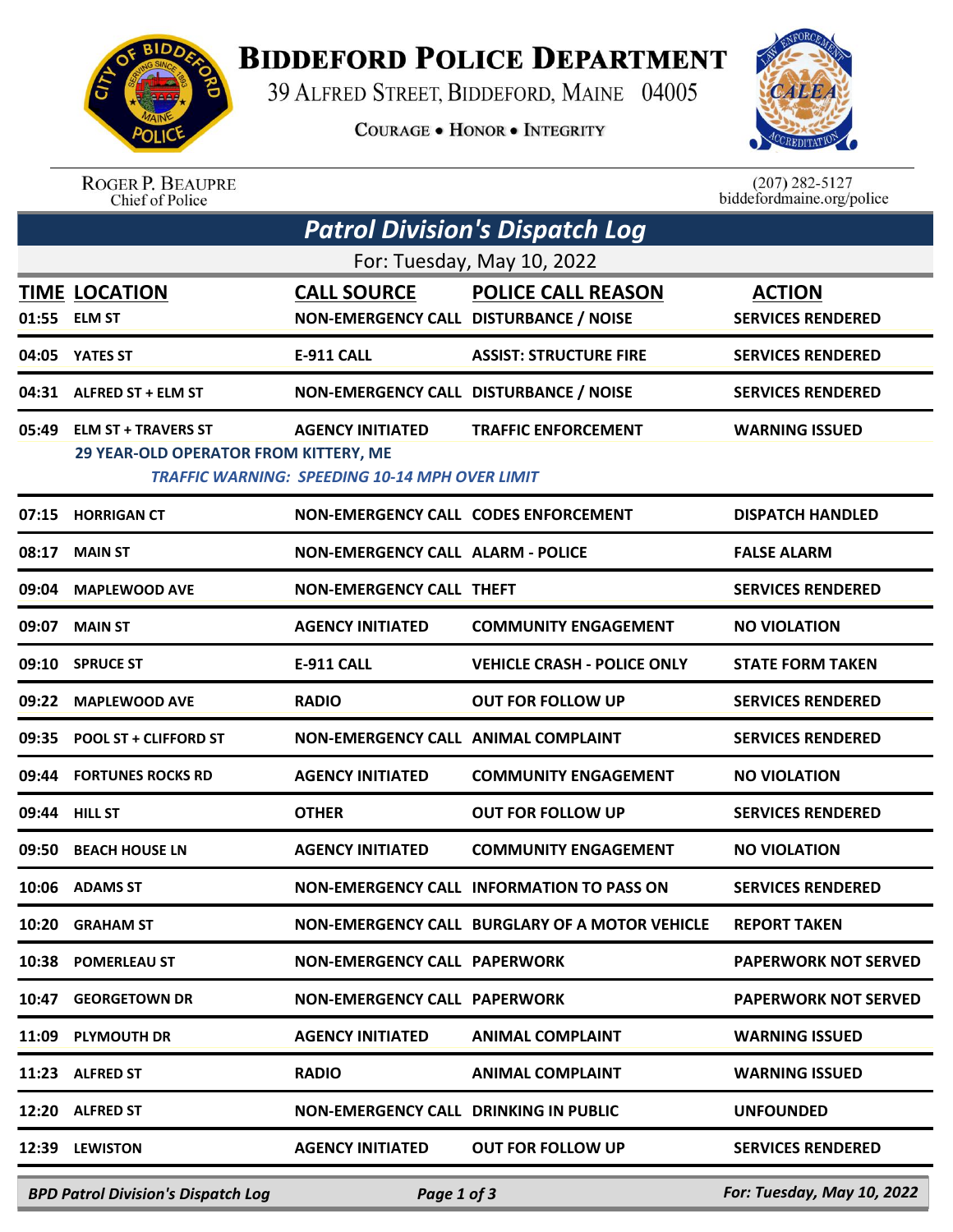|       | <b>TIME LOCATION</b><br>13:23 ALFRED ST                                    | <b>CALL SOURCE</b><br><b>NON-EMERGENCY CALL SUSPICION</b>                        | <b>POLICE CALL REASON</b>                                                                        | <b>ACTION</b><br><b>UNFOUNDED</b> |
|-------|----------------------------------------------------------------------------|----------------------------------------------------------------------------------|--------------------------------------------------------------------------------------------------|-----------------------------------|
|       | 13:37 ALFRED ST                                                            | NON-EMERGENCY CALL ANIMAL COMPLAINT                                              |                                                                                                  | <b>SERVICES RENDERED</b>          |
|       | 13:49 FOSS ST                                                              | NON-EMERGENCY CALL CHECK WELFARE                                                 |                                                                                                  | <b>SERVICES RENDERED</b>          |
|       | 13:53 WENTWORTH ST                                                         |                                                                                  | <b>NON-EMERGENCY CALL MENTAL ILLNESS CASES</b>                                                   | <b>SERVICES RENDERED</b>          |
|       | 14:40 HARDING ST                                                           | NON-EMERGENCY CALL ANIMAL COMPLAINT                                              |                                                                                                  | <b>SERVICES RENDERED</b>          |
|       | 14:55 COUNTY WAY, PORTLAND, ME AGENCY INITIATED                            | <b>CHARGE: VIOLATING CONDITION OF RELEASE (FELONY)</b>                           | <b>PAPERWORK</b><br>DEFENDANT: KIMBERLY MARIE VIGUE-BROWN  AGE: 34  RESIDENT OF: SCARBOROUGH, ME | <b>SUMMONS ISSUED</b>             |
|       | 14:56 ALFRED ST                                                            | <b>NON-EMERGENCY CALL BOLO</b>                                                   |                                                                                                  | <b>NEGATIVE CONTACT</b>           |
|       | 15:14 ALFRED ST                                                            | <b>E-911 CALL</b>                                                                | <b>SMOKE IN THE BUILDING</b>                                                                     | <b>EXTINGUISHED</b>               |
|       | 15:17 ALFRED ST                                                            | NON-EMERGENCY CALL OUT FOR FOLLOW UP                                             |                                                                                                  | <b>SERVICES RENDERED</b>          |
|       | 15:32 ALFRED ST                                                            | <b>NON-EMERGENCY CALL ASSIST CITIZEN</b>                                         |                                                                                                  | <b>SERVICES RENDERED</b>          |
|       | 15:36 ALFRED ST                                                            | <b>WALK-IN AT STATION</b>                                                        | <b>OUT FOR FOLLOW UP</b>                                                                         | <b>SERVICES RENDERED</b>          |
|       | 15:37 ELM ST                                                               | <b>NON-EMERGENCY CALL BOLO</b>                                                   |                                                                                                  | <b>NEGATIVE CONTACT</b>           |
|       | 15:48 ELM ST                                                               | <b>AGENCY INITIATED</b>                                                          | <b>ASSIST OTHER AGENCY</b>                                                                       | <b>SERVICES RENDERED</b>          |
|       | 16:17 ELM ST + FOREST ST<br><b>43 YEAR-OLD OPERATOR FROM BIDDEFORD, ME</b> | <b>AGENCY INITIATED</b>                                                          | <b>TRAFFIC ENFORCEMENT</b><br>TRAFFIC WARNING: OPERATE VEHICLE W/O VALID INSPECTION CERTIFICATE  | <b>WARNING ISSUED</b>             |
|       | <b>16:20 HILL ST</b><br><b>66 YEAR-OLD OPERATOR FROM BIDDEFORD, ME</b>     | <b>AGENCY INITIATED</b><br><b>TRAFFIC WARNING: SPEEDING 10-14 MPH OVER LIMIT</b> | <b>TRAFFIC ENFORCEMENT</b>                                                                       | <b>WARNING ISSUED</b>             |
|       | <b>16:22 GERTRUDE AVE</b>                                                  | <b>NON-EMERGENCY CALL CHECK WELFARE</b>                                          |                                                                                                  | <b>SERVICES RENDERED</b>          |
|       | 16:28 HILL ST + SHELTRA AVE                                                | <b>AGENCY INITIATED</b>                                                          | <b>TRAFFIC ENFORCEMENT</b>                                                                       | <b>NO ACTION REQUIRED</b>         |
| 16:58 | <b>HIGH ST</b>                                                             | <b>E-911 CALL</b>                                                                | <b>ASSAULT</b>                                                                                   | <b>SERVICES RENDERED</b>          |
| 16:59 | WEST ST + WENDELL AVE<br><b>79 YEAR-OLD OPERATOR FROM BIDDEFORD, ME</b>    | <b>AGENCY INITIATED</b>                                                          | <b>TRAFFIC ENFORCEMENT</b><br>TRAFFIC WARNING: FAILING TO YIELD TO PEDESTRIAN IN CROSSWALK       | <b>WARNING ISSUED</b>             |
| 17:39 | <b>SOUTH ST</b>                                                            | <b>E-911 CALL</b>                                                                | <b>HARASSMENT</b>                                                                                | <b>REPORT TAKEN</b>               |
|       | 19:12 NEWTOWN RD + POOL ST                                                 | <b>NON-EMERGENCY CALL ANIMAL COMPLAINT</b>                                       |                                                                                                  | <b>SERVICES RENDERED</b>          |
| 19:47 | <b>WASHINGTON ST</b>                                                       | <b>AGENCY INITIATED</b>                                                          | <b>OUT FOR FOLLOW UP</b>                                                                         | <b>SERVICES RENDERED</b>          |
|       | <b>19:48 MAIN ST</b>                                                       | <b>AGENCY INITIATED</b>                                                          | <b>TRESPASSING</b>                                                                               | <b>WARNING ISSUED</b>             |